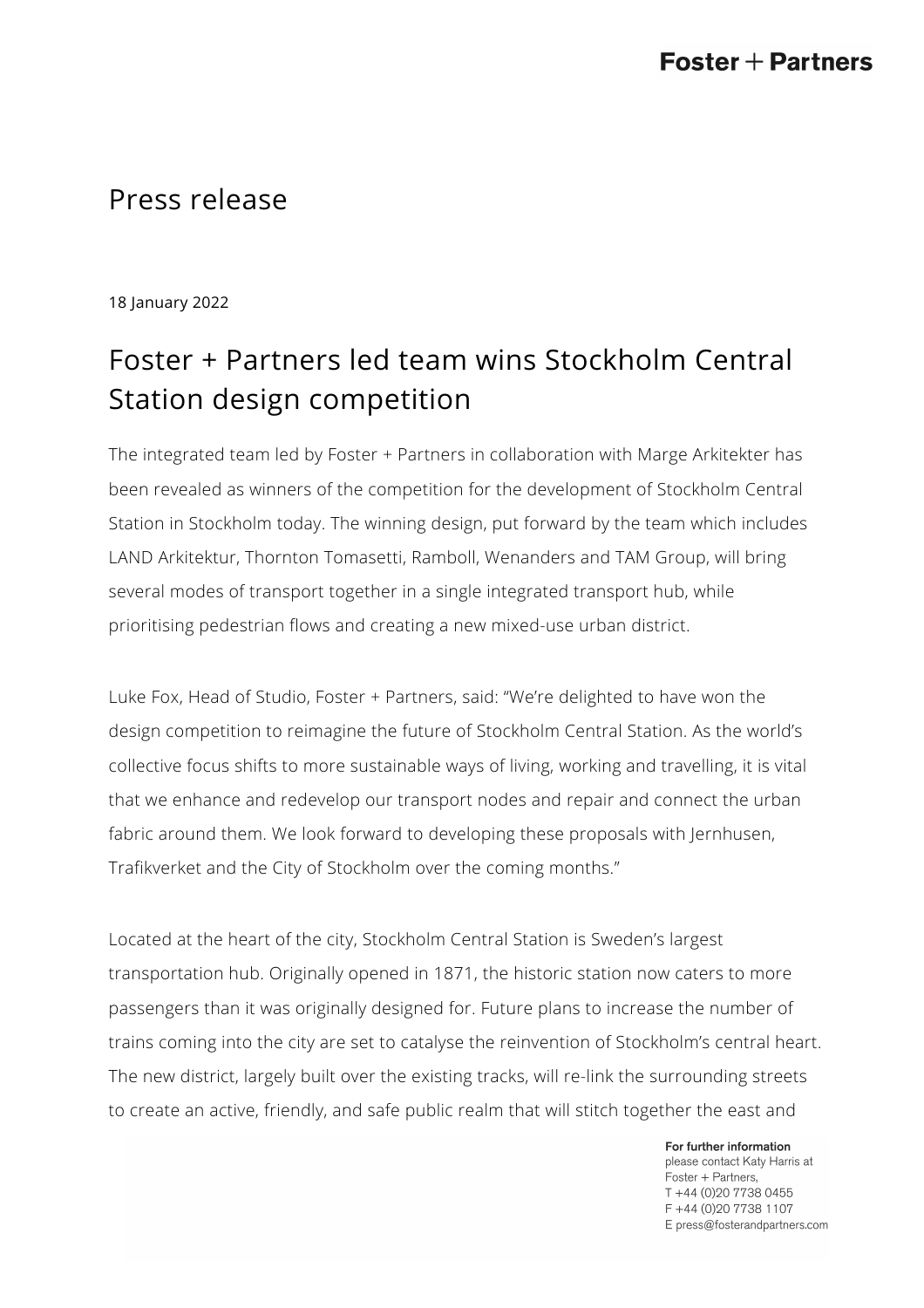## $\textsf{Foster}+\textsf{Partners}$

west sides of the city, improving passenger connections across Stockholm, without impacting the historic skyline.

The masterplan will create a brand-new public square, allowing the new station precinct to become a natural part of the urban fabric. Inspired by the scale and colours of the Klara blocks, the design builds on the existing streetscape of the city to create a dynamic district for a range of mixed-use functions. It also offers an active public realm and better connectivity with clear wayfinding. The design recreates the historic Station Railway Park on the southern tip. With spectacular views over the old town of Gamla stan, Södermalm and the City Hall, it will be a new green meeting place in the city centre.

By narrowing Klarabergsgatan Viaduct and reducing traffic flow, the proposals create a natural extension of the historic central waiting hall. The entrance hall will combine the new and historic parts of the station, linking the central station platforms, City Terminal Buses and Arlanda Express Trains.

The proposals also seek to realign the new central tunnel with Klarabergsgatan to create a subterranean east-west link across the site. The design allows for the possibility of extending the tunnel to provide a below ground connection through to the Citybanan in the future. The tunnel will then connect the extended platforms of the Central Station, Arlanda Express and the Bus Station in the City Terminal, bringing together four modes of transport to create a single intermodal station. A new centralised Logistics Centre could also be positioned to the west of the tracks, where goods and refuge can be serviced directly, without disturbing the public realm above.

Angus Campbell, Senior Partner, Foster + Partners, added: "This is a historic undertaking. We are incredibly honoured to be tasked with developing our proposals further.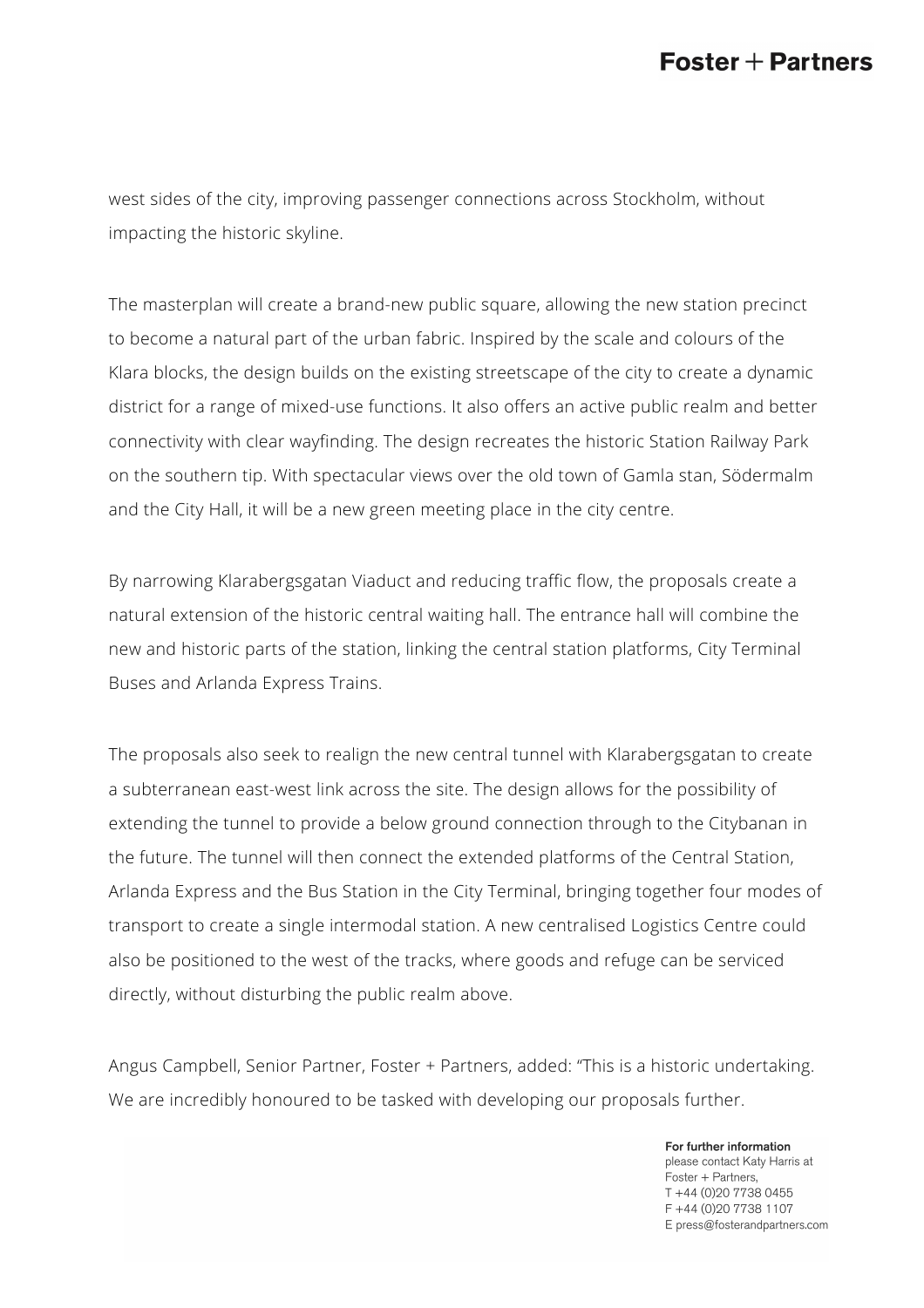# $\textsf{Foster}+\textsf{Partners}$

Stockholm is a unique city with historic city silhouettes. We believe our proposals can form meaningful connections between the city and the central station area, while creating green urban spaces for people to meet, as well as a central focus for sustainable travel at the heart of Stockholm."

Pye Aurell Ehrström from Marge Arkitekter, said: "It is fantastic to be involved in redefining Central Station's role at the heart for Stockholm, while at the same time providing new additions that reference the surrounding streetscape of traditional Klara block architecture, which respects the cultural values of the city."

The project, which involves covering the track area and doubling passenger capacity in Sweden's most central location, is scheduled for planning consultations in 2023.

#### [View the new proposals](http://www.centralstaden.se).

About the team

### Foster + Partners

Foster + Partners is a global studio for architecture, urbanism and design, rooted in sustainability, which was founded over fifty years ago in 1967 by Norman Foster. Since then, he and the team around him have established an international practice with a worldwide reputation for thoughtful and pioneering design, working as a single studio that is both ethnically and culturally diverse. The studio integrates the skills of architecture with engineering, both structural and environmental, urbanism, interior and industrial design, model and film making, aeronautics and many more – our collegiate working environment is similar to a compact university. These diverse skills make us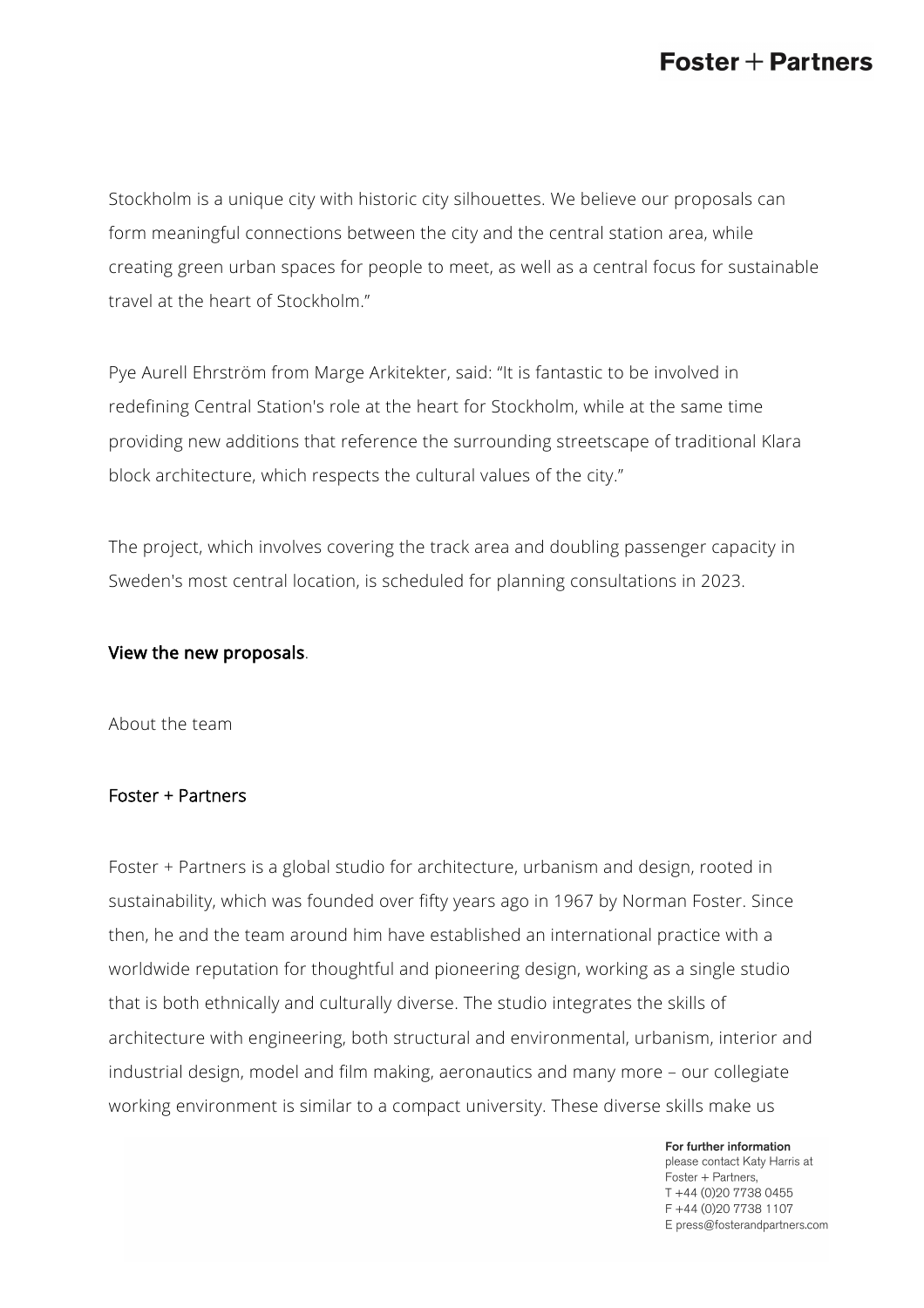## $\textsf{Foster}+\textsf{Partners}$

capable of tackling a wide range of projects, particularly those of considerable complexity and scale. Design is at the core of everything that we do. We design buildings, spaces and cities; we listen, we question, and we innovate.[www.fosterandpartners.com](http://www.fosterandpartners.com)

#### Marge Arkitketer

Marge Arkitekter was established in 2002 by Pye Aurell Ehrström, Katarina Grundsell, Louise Masreliez and Susanne Ramel. The firm rapidly became recognised as one of the young firms representing a contemporary development of architecture in Sweden and today has an extensive portfolio including private, commercial and public projects. Marge Arkitekter has received publicity in the national and international press and has exhibited in Sweden and around Europe.

Marge Arkitekter works in architecture on every scale - from urban development, building- and interior design to product design. Common to the projects is a spatially exploratory architecture that is characterised by a social approach towards space and innovative use of texture and materials. [www.marge.se](http://www.marge.se)

#### LAND Arkitektur

LAND Arkitektur was established in 2008 in Stockholm by Anders Kling, Sofia Nylen and Alf Orvesten. We are trained landscape architects with 20 years of experience that work at multiple scales, ranging from urban planning and large-scale landscape projects to the design of small-scale spaces in the city. LAND works with idea-based architecture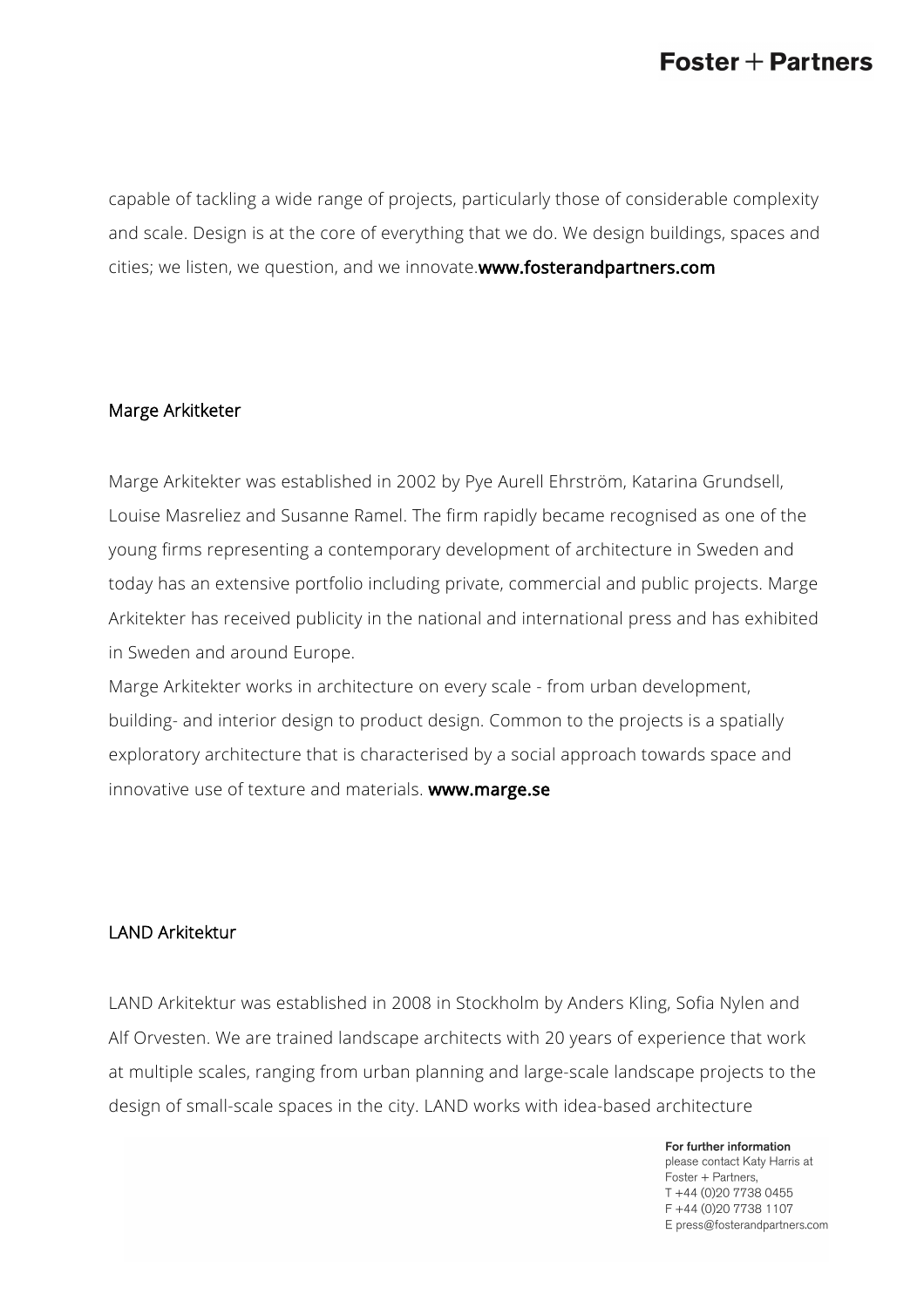according to our studio's specific design methodology. Strong ideas guide our projects throughout the process and manifest in the finished design. In each project we want to highlight those little extras; the qualities that make each project unique. It may involve refining an idea in the design or running an interesting process in collaboration with a client. [www.landarkitektur.se](http://www.landarkitektur.se)

### Thornton Tomasetti

Thornton Tomasetti applies engineering and scientific principles to solve the world's challenges – starting with yours. An independent organization of creative thinkers and innovative doers collaborating from offices worldwide, our mission is to bring our clients' ideas to life and, in the process, lay the groundwork for a better, more resilient future. For more information visit [www.ThorntonTomasetti.com](https://protect-eu.mimecast.com/s/aQEMCQn8GHlEGxjunLa65) or connect with us on [LinkedIn](https://protect-eu.mimecast.com/s/njS9CBNYmHR9Qo5F6PVbg?domain=linkedin.com) , [Twitter](https://protect-eu.mimecast.com/s/wOxLCD1VoiJK2PlfAAWSx?domain=twitter.com), [Instagram](https://protect-eu.mimecast.com/s/BH6LCE8Vpi0JrP5tPrAyh?domain=instagram.com/), [Facebook](https://protect-eu.mimecast.com/s/cp90CGvVrCOpxg5tka_LX?domain=facebook.com), Vimeo and [YouTube](https://protect-eu.mimecast.com/s/qCupCJy9xUAmGXESOrBjU?domain=youtube.com).

#### Ramboll

Ramboll is a global engineering, architecture and consultancy company founded in Denmark in 1945. Across the world, Ramboll combines local experience with a global knowledgebase to create sustainable cities and societies. Our 16,000 experts create sustainable solutions across Buildings, Transport, Water, Environment & Health, Architecture & Landscape, Energy and Management Consulting. [www.se.ramboll.com](https://protect-eu.mimecast.com/s/6LhtCzvwzCwMw2JuXFTJX?domain=se.ramboll.com)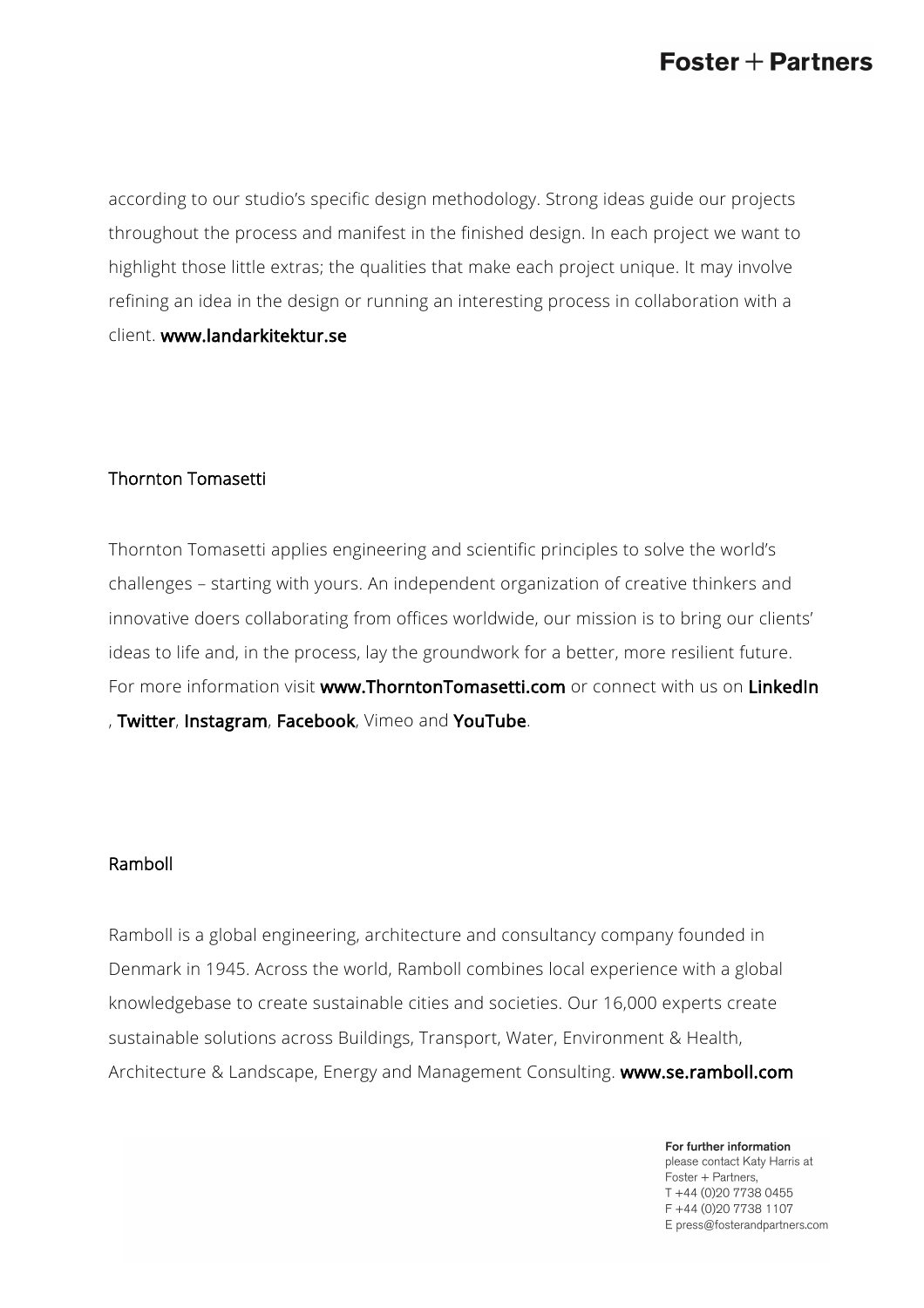### Wenanders

Wenanders was established by Vicki Wenander in 2008. The guiding star for the company is that working with our cultural heritage involves both responsibilities and possibilities. There is an art giving culturally significant buildings, parks, gardens, landscapes and builtup areas the care they deserve, whilst enabling their use of in our own time. This is the challenge undertaken by Wenanders Byrå in its assignments, wherein the cultural value and inherent qualities of the object at hand form the self-evident starting point of any project. [www.wenanders.se](https://protect-eu.mimecast.com/s/AOg7CvlpvtL7q7jtX4Bkt?domain=wenanders.se/)

#### TAM Group

Since the beginning in 2009, TAM has been a leading, appreciated advisor and partner in place making and property development in Sweden. Managing the process from initial review and concept development to completed projects, TAM increase asset value by creating attractive, sustainable places and neighborhoods. The starting point is always the individual location with a focus on the human perspective, striking a balance between the needs of the tenants, customers and of the property owner. TAM specializes in concept development with emphasis on city development and establishment of new commercial locations and developing existing ones.

TAM assists property owners such as Alecta, Scandia Fastigheter, Vasakronan, Swedavia, Jernhusen, ICA Fastigheter, ADIA, Castellum, Carlyle, Bonnier Fastigheter,